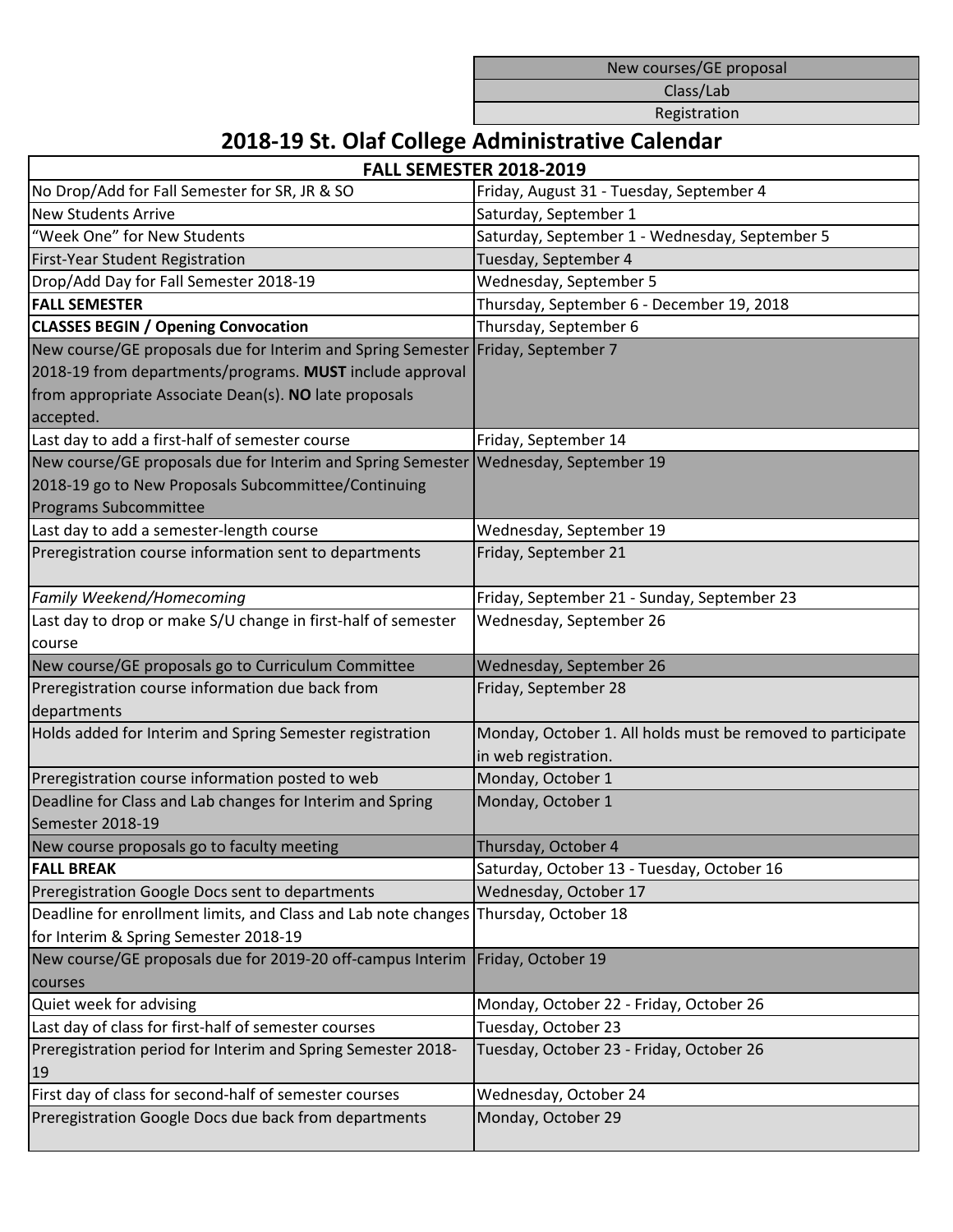| All holds must be removed for Interim web registration       | Tuesday, October 30, 4:30 pm to participate in web         |
|--------------------------------------------------------------|------------------------------------------------------------|
|                                                              | registration                                               |
| New course/GE proposals for 2019-20 off-campus Interim       | Wednesday, October 31                                      |
| courses go to New Proposals Subcommittee/Continuing          |                                                            |
| Programs Subcommittee                                        |                                                            |
| Web registration course submission for Interim 2018-19. All  | Wednesday, October 31, 8:30am - Friday, November 2,        |
| holds must be removed to participate in web registration.    | 10:00am. Results are posted in the afternoon.              |
| Last day to add a second-half of semester course             | Thursday, November 1                                       |
| All holds must be removed for Spring Semester web            | Thursday, November 1, 4:30 pm, to participate in web       |
| registration                                                 | registration                                               |
| Web registration course submission for Spring Semester 2018- | Friday, November 2, 12:00 pm (noon) - Tuesday, November 6, |
| 19. All holds must be removed to participate in web          | 10:00 am. Results are posted in the afternoon.             |
| registration.                                                |                                                            |
| Last day to drop or make S/U change in semester-length       | Monday, November 5                                         |
| course                                                       |                                                            |
| Drop/Add begins for Interim 2018-19                          | Monday, November 5, 8:00 am                                |
| New course/GE proposals go to Curriculum Committee           | Wednesday, November 7                                      |
| New course/GE proposals for 2019-20 off-campus Interim       | Wednesday, November 7                                      |
| courses go to Curriculum Committee                           |                                                            |
| Drop/Add begins for Spring Semester 2018-19 by class year    | Friday, November 9-SR; Monday, November 12-JR; Tuesday,    |
| (SR, JR, SO, FY)                                             | November 13-SO; Wednesday, November 14-FY                  |
|                                                              |                                                            |
| Major certification forms to chairs/directors (early grads,  | Monday, November 12                                        |
| participators, prelimary for all seniors)                    |                                                            |
| Last day to drop or make S/U change in second-half of        | Tuesday, November 13                                       |
| semester course                                              |                                                            |
| <b>THANKSGIVING BREAK</b>                                    | Wednesday, November 21 - Sunday, November 25               |
| <b>Christmas Festival</b>                                    | Thursday, November 29 - Sunday, December 2                 |
| Class and Lab open for editing 2019-20 (2018-19 clone),      | Monday, December 3                                         |
| including Summer Terms 2018-19                               |                                                            |
| New course proposals for 2019-20 off-campus Interim courses  | Thursday, December 6                                       |
| go to faculty meeting                                        |                                                            |
| <b>LAST DAY OF CLASSES</b>                                   | Wednesday, December 12                                     |
| <b>READING DAY</b>                                           | Thursday, December 13                                      |
| <b>FINAL EXAM WEEK</b>                                       | Friday, December 14 - Wednesday, December 19 (no exams     |
|                                                              | on Sunday)                                                 |
| <b>Fall Semester Grades Due</b>                              | Friday, January 4, 2019 at 9:00 am                         |

| <b>INTERIM 2018-2019</b>            |                                                   |  |
|-------------------------------------|---------------------------------------------------|--|
| <b>IINTERIM</b>                     | Thursday, January 3 - Wednesday, January 30, 2019 |  |
| <b>CLASSES BEGIN</b>                | Thursday, January 3                               |  |
| Last day to add                     | Wednesday, January 9                              |  |
| Last day to drop or make S/U change | Wednesday, January 16                             |  |
| <b>INTERIM EXAMS</b>                | Wednesday, January 30                             |  |
| Interim Grades Due                  | Thursday, February 14 at 9:00 am                  |  |

| SPRING SEMESTER 2018-2019 |                                                |
|---------------------------|------------------------------------------------|
| <b>ISPRING SEMESTER</b>   | Thursday, February 7 - Wednesday, May 22, 2019 |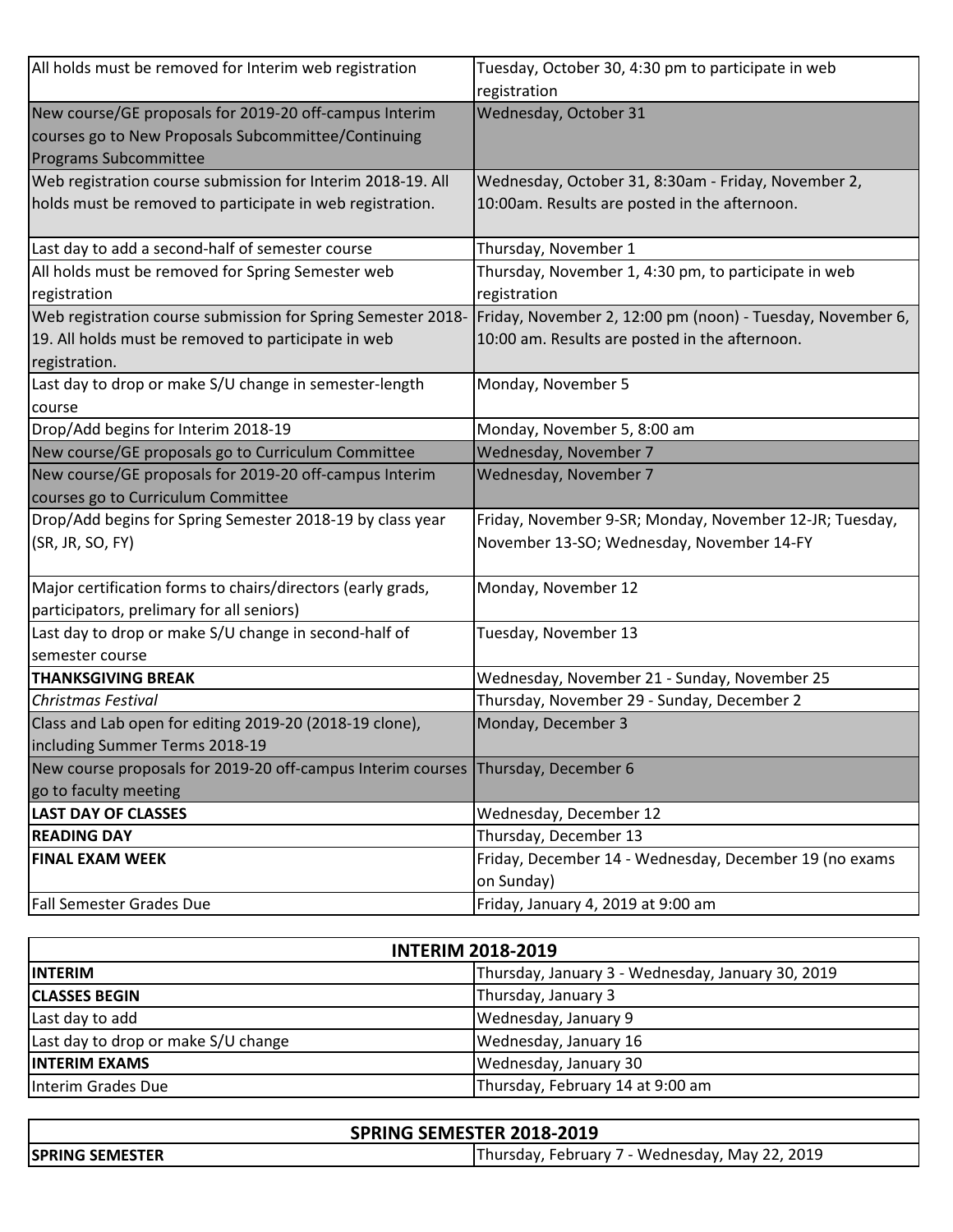| <b>CLASSES BEGIN</b>                                                              | Thursday, February 7                                          |
|-----------------------------------------------------------------------------------|---------------------------------------------------------------|
| New course/GE proposals due for 2019-20 from                                      | Friday, February 9                                            |
| departments/programs. MUST include approval from                                  |                                                               |
| appropriate Associate Dean(s). NO late proposals for Fall 2019-                   |                                                               |
| 20 accepted.                                                                      |                                                               |
| New course/GE proposals due for Summer Terms 2018-19                              | Friday, February 9                                            |
| from departments. MUST include approval from appropriate                          |                                                               |
| Associate Dean(s).                                                                |                                                               |
| New course proposals due for 2020-21 off-campus program                           | Friday, February 9                                            |
| field supervisor courses                                                          |                                                               |
| Deadline for submitting Class and Lab schedules for 2019-20                       | Monday, February 11                                           |
| Deadline for submitting Class and Lab schedules for Summer<br>Terms 2018-19       | Monday, February 11                                           |
| Interim Grades Due                                                                | Thursday, February 14 at 9:00 am                              |
| Last day to add a first-half of semester course                                   | Friday, February 15                                           |
| Class and Lab open again for editing 2019-20 courses                              | Monday, February 18                                           |
| Last day to add a semester-length course                                          | Wednesday, February 20                                        |
| New course/GE proposals go to New Proposals                                       | Wednesday, February 20, and Wednesday, February 27            |
| Subcomittee/Continuing Programs Subcommittee                                      |                                                               |
| Preregistration course information sent to departments                            | Friday, February 22                                           |
| Major certification forms to chairs/directors for all seniors                     | Friday, February 22                                           |
|                                                                                   |                                                               |
| Last day to drop or make S/U change in first-half of semester                     | Wednesday, February 27                                        |
| course                                                                            |                                                               |
| Registration begins for Summer Terms 2018-19 (Calendar Year                       | Thursday, February 28 for current students through SIS. Guest |
| 2019)                                                                             | Student Registration will begin on Monday, March 4            |
|                                                                                   |                                                               |
| Preregistration course information due back from                                  | Friday, March 1                                               |
| departments                                                                       |                                                               |
| Holds added for Fall Semester 2019-20 registration                                | Monday, March 4. All holds must be removed to participate in  |
|                                                                                   | web registration.                                             |
| Preregistration course information posted to web                                  | Monday, March 4                                               |
| Deadline for Class and Lab changes for Fall Semester 2019-20                      | Wednesday, March 6                                            |
| New course/GE proposals go to Curriculum Committee                                | Wednesday, March 6                                            |
| Major declaration and celebration for Sophomores                                  | Thursday, March 7, 11:30 am -12:30 pm                         |
| New course proposals go to faculty meeting                                        | Thursday, March 14                                            |
| Preregistration Google Doc sent to departments                                    | Friday, March 15                                              |
| Last Day of class for first-half of semester courses                              | Friday, March 22                                              |
| Deadline for enrollment limits, and Class and Lab note changes Friday, March 22   |                                                               |
| for Fall Semester 2019-20                                                         |                                                               |
| <b>SPRING BREAK</b>                                                               | Saturday, March 23 - Sunday, March 31                         |
| First day of class for second-half of semester courses                            | Monday, April 1                                               |
| Quiet week for advising                                                           | Monday, April 1 - Friday, April 5                             |
| Major certification forms due back from chairs/directors for all Tuesday, April 2 |                                                               |
| seniors                                                                           |                                                               |
| Preregistration period for Fall Semester 2019-20                                  | Friday, April 5 - Tuesday, April 9                            |
| Last day to add a second-half of semester course                                  | Tuesday, April 9                                              |